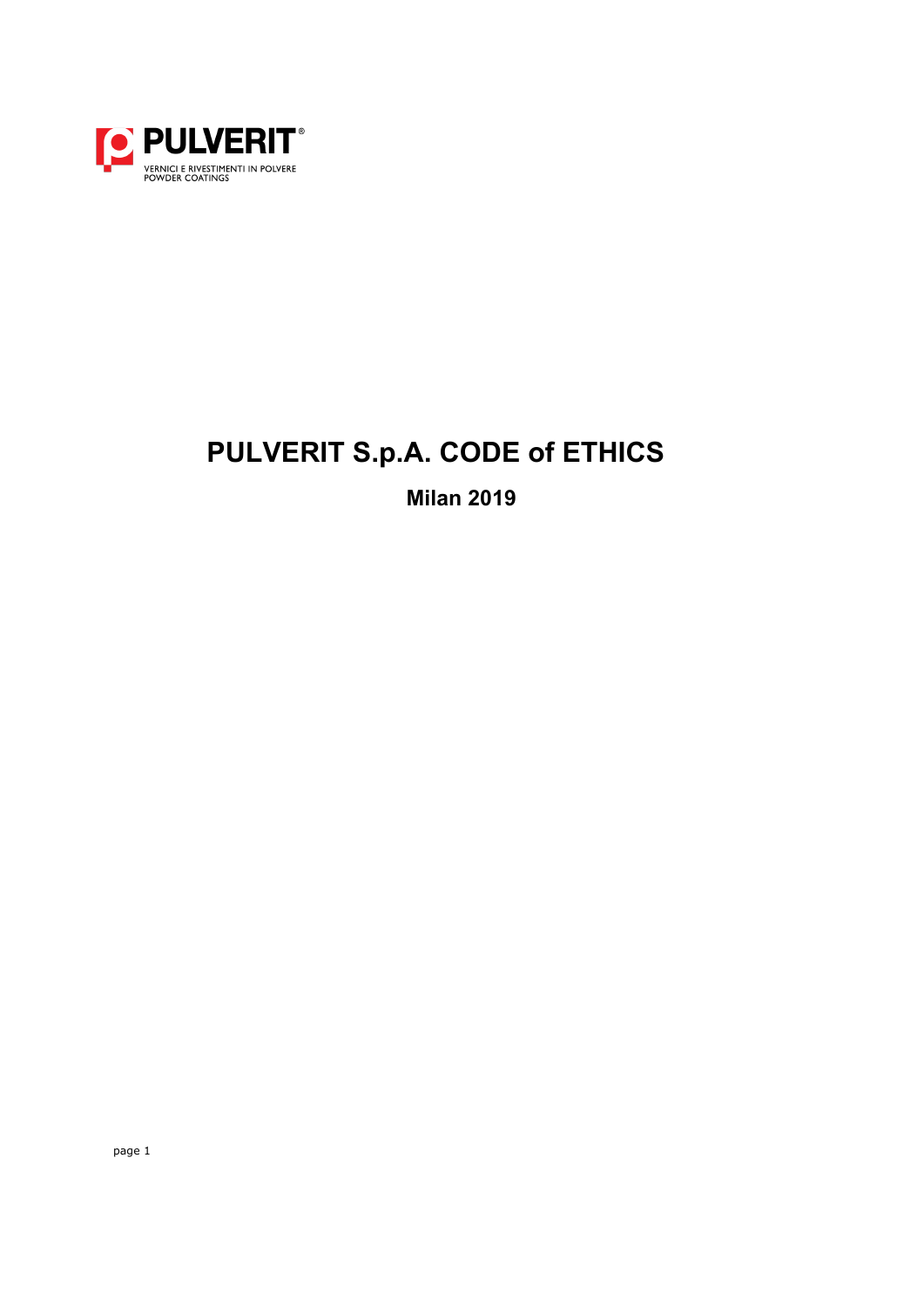

#### **1.** The Fundamental Values of Pulverit S.p.A.

I the fundamental values of Pulverit are addressed to the Company, understood both as a company and as an element of society. Said values are:

- **Transparency**, communicating strategies, objectives and results;

- **Health and Safety in the workplace**, adopting a management system that complies with the BS OHSAS 18001 standard;

- **Attention to individuals** by helping them build their identity and getting them involved in the company, training them and making them become more aware;

- **Responsibility towards the environment and the community,** by continuously reducing environmental impact and increasing the development of products that are less and less harmful to the environment, inspired by the organizational model established in the ISO 14001 standard;

- **Credibility**, assessing results obtained on the basis of the objectives set for Improvement;

- **Reputation**, to guarantee growth and development of the group

- **Reliability**, as the best expression of trust from the Clients, employees and competitors.

- For more than 45 years, all these values have supported the birth and growth of our group.

- This Code of Conduct is the tool for communicating to everyone our corporate values, and all employees and contractors must be familiar and comply with it meeting our corporate values. The implementation of the Code of Ethics is also a task to be carried out through the Organizational Model and by specific Procedures disclosed to the concerned parties, as needed.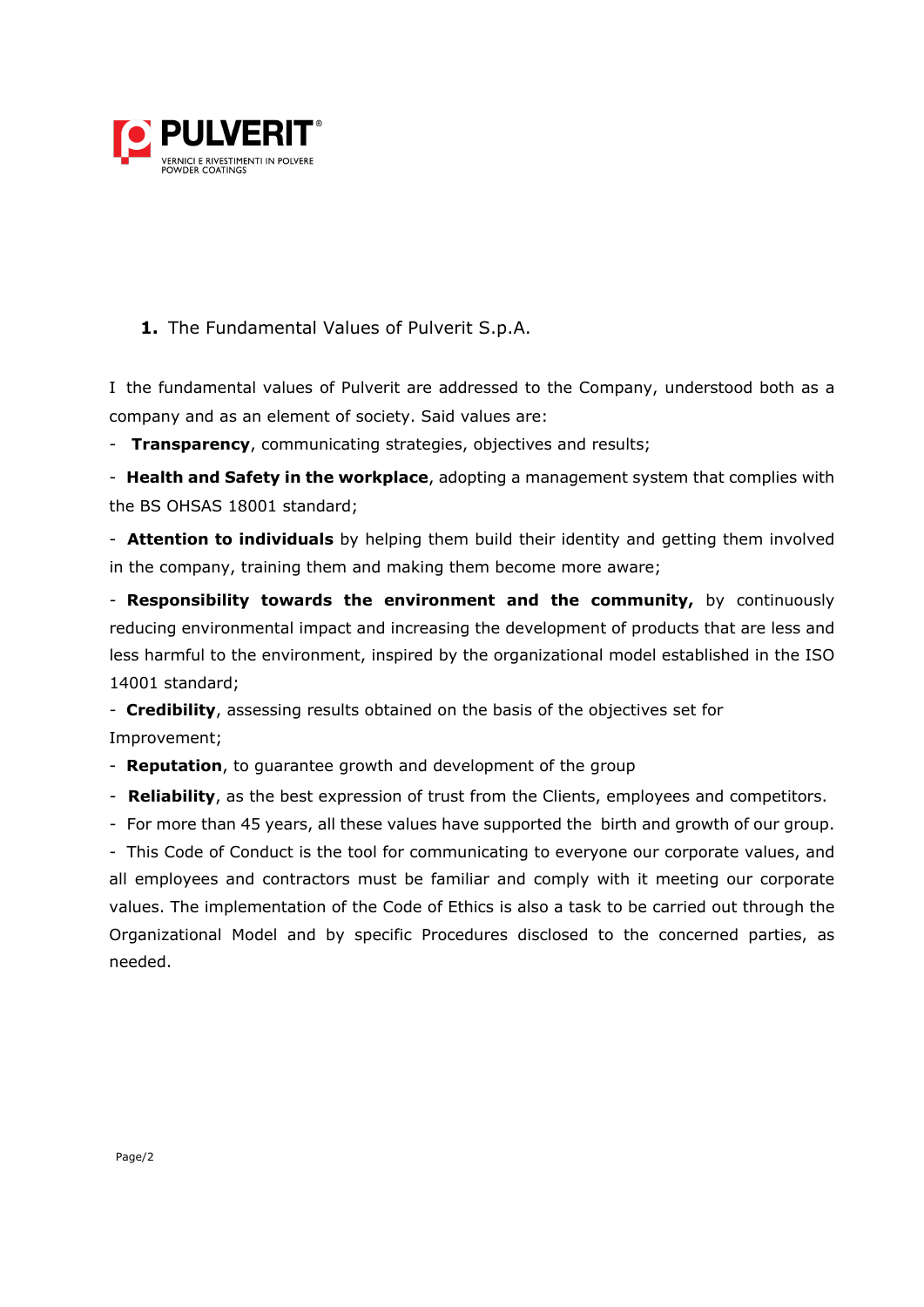

#### **2.** The recipients of this Code of Ethics and application

This Code of Conduct is the tool adopted by the Company to communicate its values to all parties involved. All employees and contractors must be familiar with it and apply this Code of Conduct. The Code of Conduct is also notified - in abbreviated form if necessary - to clients and suppliers of the Company, and for the latter the values detailed herein are in fact a contractual requirement that must be complied with at all times.

Compliance with this Code of Conduct is an integral part of the contractual obligations of the Company's Employees, also pursuant to and for the purposes of art. 2104 of the Civil Code. A breach of this Code may constitute breach of contract and/or a disciplinary offense and, where appropriate, may result in a request for damages that the Company may have suffered as a result of said violation, in accordance with current legislation and collective agreements, as applicable from time to time.

Pulverit personnel (employees and contractors) must, when necessary, inform external personnel of the obligations deriving from this Code. In addition, they must immediately inform their corporate contact or the Supervisory Board of any violation of the principles set out herein.

## **3. General Principles of the Code of Ethics**

Pulverit general principles are the following:

## • *Pulverit has as its fundamental principle, compliance with the laws and regulations in force in all countries where it operates.*

Every Pulverit employee must comply with the laws and regulations in force in all countries where Pulverit operates, either directly or through agencies and/or representatives. This commitment also applies to consultants, suppliers, clients and anyone who has relationships with Pulverit, which will not start or continue any relationship with anyone who does not intend to comply with this principle.

Employees must be aware of the laws and related conduct they must observe. In case of any doubt on how to proceed, Pulverit makes available a legal office through its management in order to adequately inform its employees.

Pulverit is committed to implement an adequate and ongoing training and awareness Page/3 program on issues related to the Code of Ethics.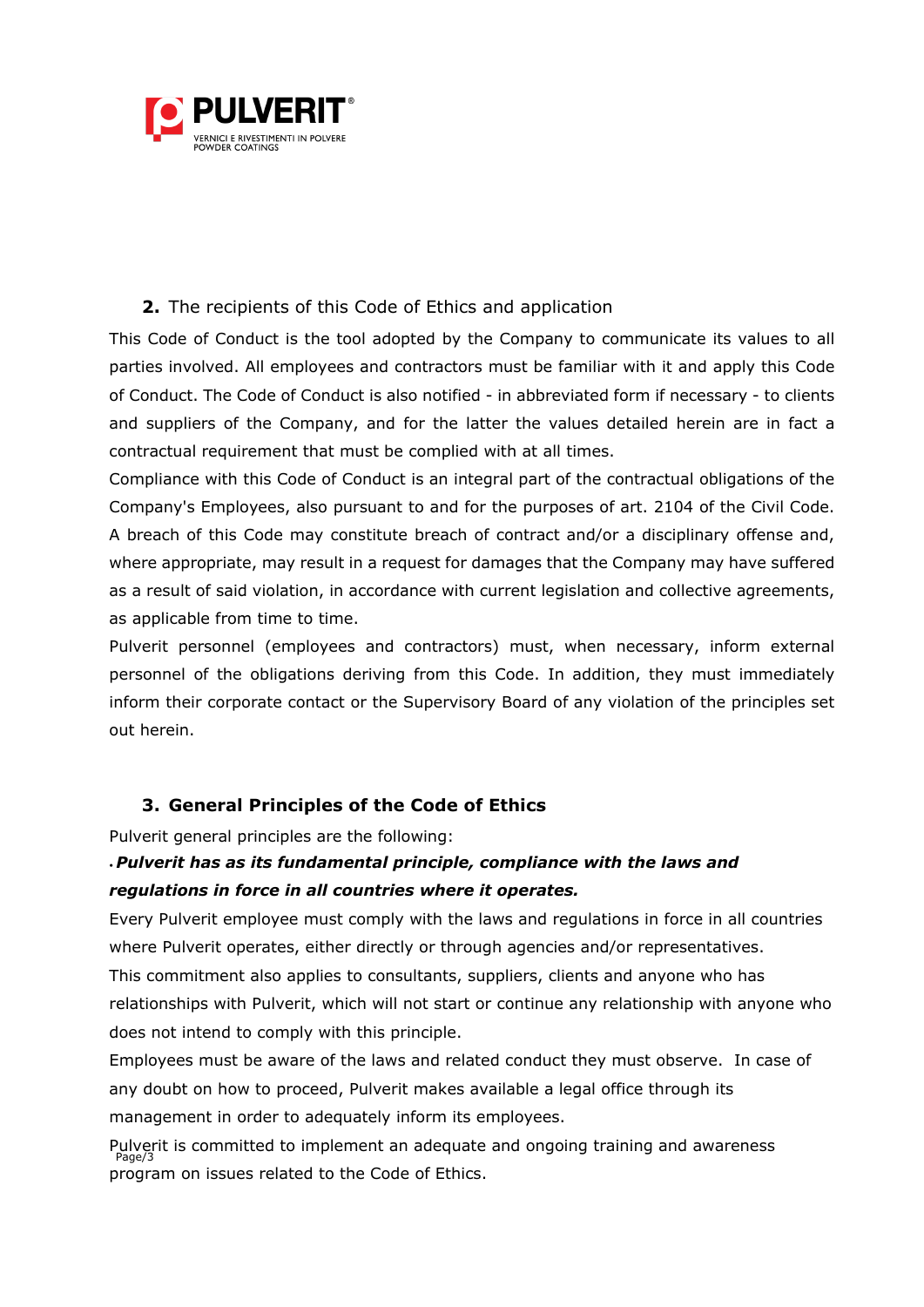

*• Every operation and transaction must be properly recorded, authorized, verifiable, legitimate, consistent and appropriate.*

All Pulverit actions and operations are properly recorded and the decision, authorization and implementation process can be verified.

Adequate documentation support is available for each operation in order to be able to carry out inspections at any time to certify the characteristics and reasons of the operation and identify those who authorized, carried out, recorded and checked said operation.

*• Basic principles regarding the relationship with Pulverit partners: Public Administration, public employees and private companies*.

Offering money or gifts to managers, officials or employees of the Public Administration or to their relatives, whether Italian or from other countries, is not allowed, except in the case of gifts or benefits of a marginal value.

Illegal payments made directly by Italian entities or their employees, as well as illegal payments made through persons acting on behalf of such bodies both in Italy and abroad, are considered acts of corruption.

Offering or accepting any item, service, performance or favor of value in order to obtain more favorable treatment in relation to any relationship with the Public Administration is forbidden. In those countries where it is usual to offer gifts to clients or others, it is possible to do so if these gifts are of an appropriate nature and of a marginal value, but always in compliance with the law. However, this should never be interpreted as seeking favors.

When any business negotiation, request or relationship with the Public Administration is in progress, personnel in charge must not try to improperly affect the decisions of the other party, including those of officials who negotiate or make decisions on behalf of the Public Administration.

In the specific case of a bid for tender with the Public Administration, it is essential to operate in compliance with the law and good business practice.

If Pulverit uses a consultant or a "third party" to represent it in its relationships with the Public Administration, the same guidelines valid for the company's employees also apply to the consulting firm and its staff or to the "third party"

Page/4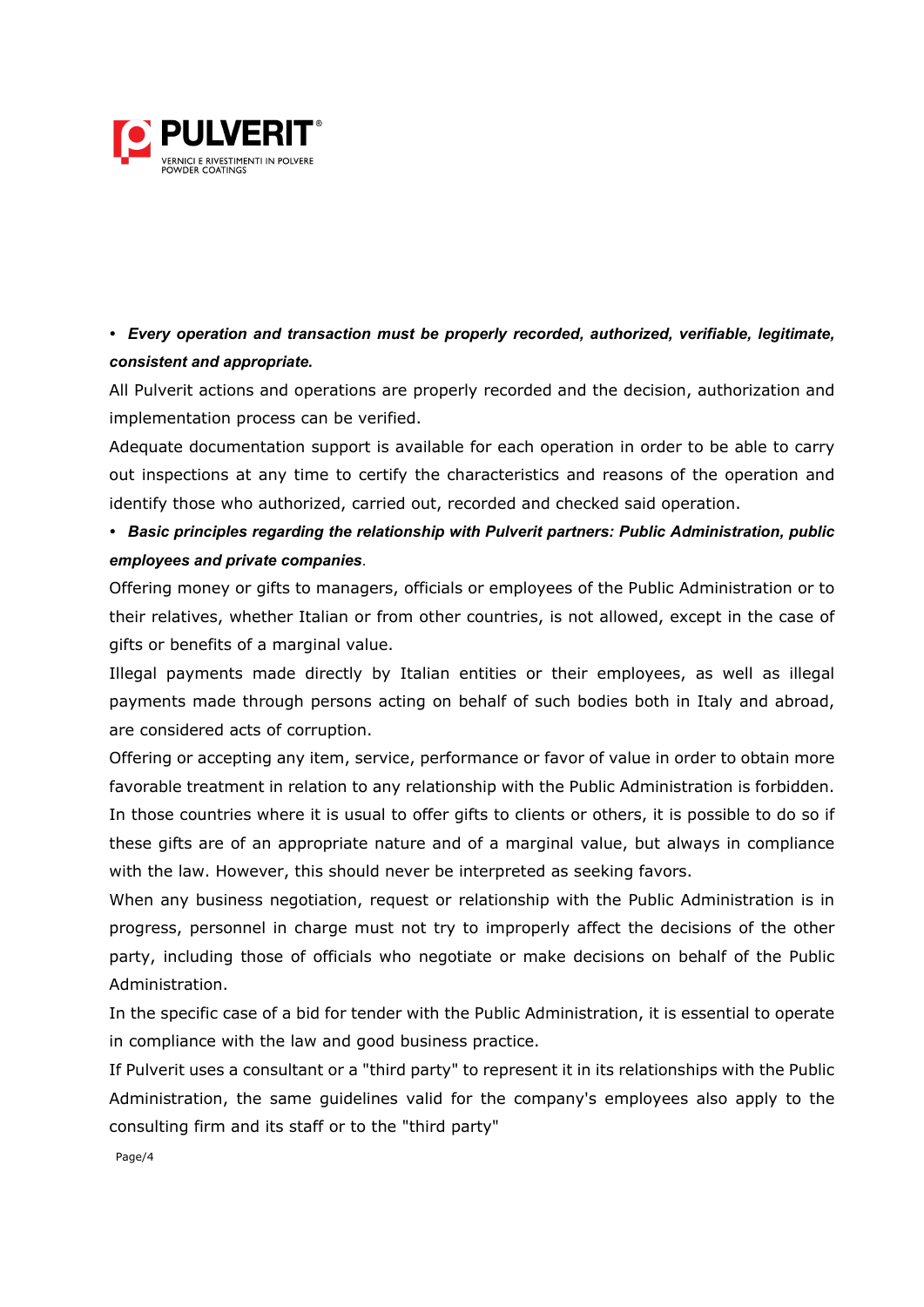

.

Pulverit refuses to be represented, in its relationships with the Public Administration, by a consultant or a "third party" when conflicts of interest may arise.

In the course of a business negotiation, request or business relationship with the Public Administration, the following actions must not be taken (directly or indirectly):

- examining or proposing employment and/or commercial opportunities that may personally benefit employees of the Public Administration;

- offer or in any way provide gifts;

- urging or obtaining confidential information that could compromise the integrity or reputation of both parties.

Pulverit cannot hire former employees of the Public Administration (or their relatives) who personally and actively participated in business negotiations, or endorse requests made by the body to the Public Administration. If a Pulverit employee or contractor becomes aware of any breach (actual or potential), he or she must promptly report it to the competent internal departments, in particular to the Supervisory Board. Pulverit may contribute to finance political parties, committees, public organizations or political candidates, as long as the regulations in force are complied with.

## **4. Occupational Health, Safety and Environmental Protection Principles**

## **Pulverit deems the health and safety of its employees and contractors of the utmost importance in its corporate management.**

Based on this principle:

- All decisions of all kinds and at all levels are taken in such a way that highest priority is given to health and safety in the workplace. In particular, decisions are taken in such a way as to:

a) avoid risks;

b) assess risks that cannot be avoided;

```
Page/5
c) fight risks at their source;
```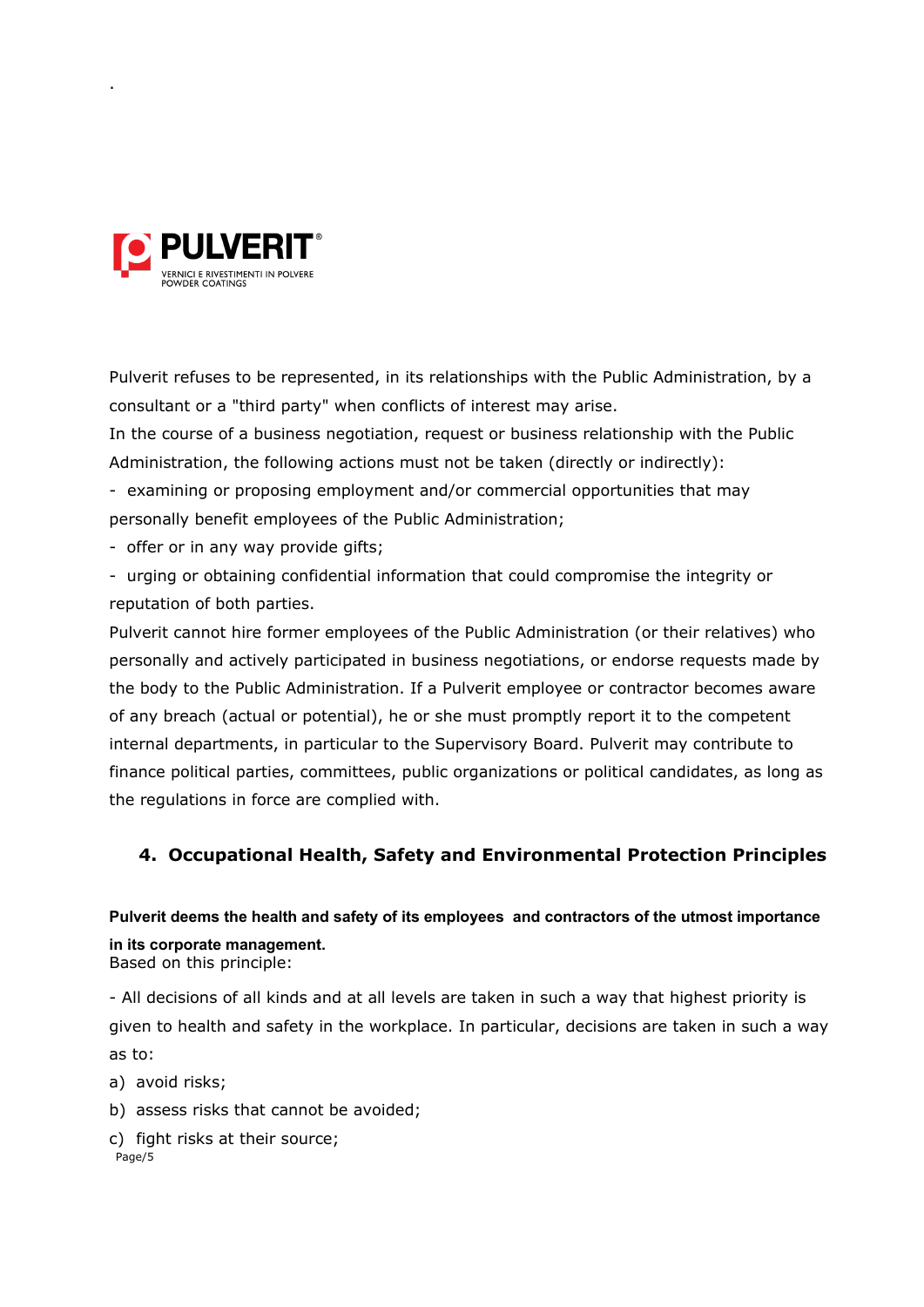

d) adapt the work to the worker, in particular regarding the design of the workplace and the choice of work equipment and work and production methods, by reducing boring and repetitive work and the effects of said work on health;

e) take into account technological development;

f) replace what is hazardous with what is not hazardous or less hazardous;

g) plan prevention aiming for a consistent whole that integrates technique, work organization, work conditions, social relationships and the effect of the environment factors in the workplace;

- h) give priority to collective protection measures rather than individual protection measures;
- i) provide appropriate instructions to workers.

In order to implement these principles, Pulverit adopted a management system that complies with the requirements of the BS OHSAS 18001:2007 standard, and to implement safety management in accordance with the BBS (Behavior Based Safety) principles.

The company, both at the top management and operational levels, must comply with these principles, in particular when decisions or choices must be made and, subsequently, when they must be implemented (see art. 6, paragraph 2, letter b), Legislative Decree No. 231/2001).

*•* Pulverit operates with the utmost respect for the environment, minimizing direct and indirect impacts.

Based on this principle, the following is not allowed:

- unlawful discharge, emission or introduction of ionizing substances or radiation into air, soil or water;

- illegal collection, transportation, recovery or disposal of waste;
- illegal shipment of waste;

- illegal and unauthorized operation within its own site of a plant where hazardous activities are carried out or hazardous substances or preparations are stored or used;

- the production, processing, treatment, use, preservation, storage, transportation, import, export and disposal of nuclear materials or other

Page/6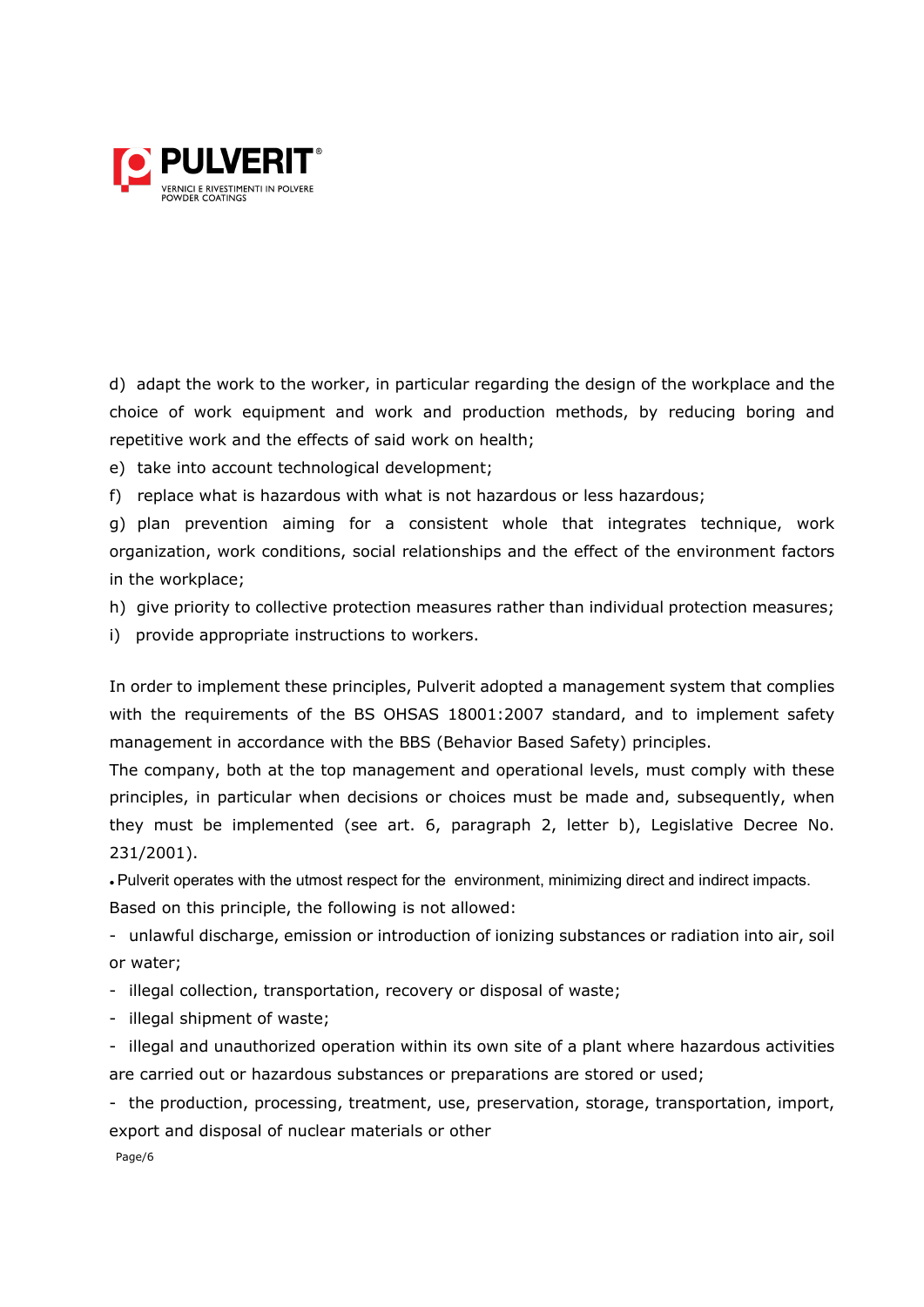

hazardous radioactive substances;

- killing, destruction, possession or collection of specimens of wild protected animal or plant species;

- the trade of specimens of protected wild fauna and flora;
- any action causing significant deterioration to a habitat within a protected site;

- the production, import, export, placing on the market or use of ozone-depleting substances.

In order to implement these principles, Pulverit adopted a management system that complies with the requirements of the ISO 14001:2015 standard,

The company, both at the top management and operational levels, must comply with these principles, in particular when decisions or choices must be made and, subsequently, when they must be implemented (see art. 6, paragraph 2, letter b), Legislative Decree No. 231/2001).

#### **5.** The Penalty System

Adhesion to this Code of Ethics is fundamental for all Pulverit employees. All personnel, whether employees or contractors must comply with and ensure compliance with this Code of Ethics.

Breaches to the Code of Ethics are punished in accordance with the provisions of the law. In particular, for employees, reference is made to the Labor Statute and the current CCNL (National Collective Labor Agreement), including corporate managers. In the case of contractors who are not Pulverit's employees, the penalties for breaching the Code of Ethics are described in the contracts signed with them.